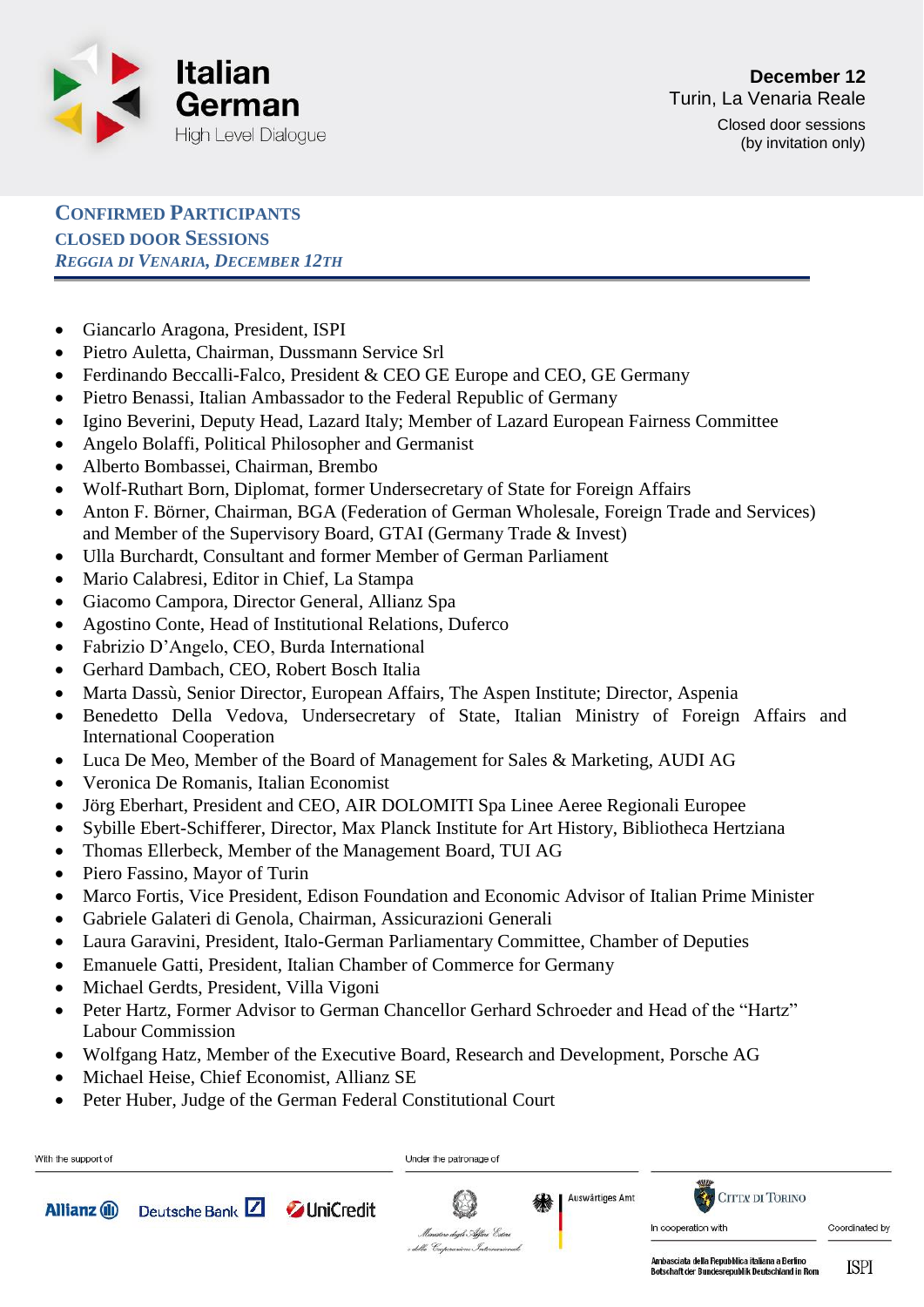

- Caroline Kanter, Country Director, Konrad-Adenauer-Stiftung (KAS)
- Tilmann Kleinjung, Head of Office, ARD Studio Rom
- Enrico Letta, Member of Italian Chamber of Deputies
- Ivanhoe Lo Bello, Vice President for Education, Confindustria
- Carlo Lo Cascio, Deputy General Director for the European Union, Italian Ministry of Foreign Affairs and International Cooperation
- Johannes Ludewig, President, National Regulatory Control Council
- Monica Maggioni, Editor in Chief, Rai News
- Paolo Magri, Executive Vice President, ISPI
- Marcello Messori, Luiss School of European Political Economy and President, Ferrovie dello Stato
- Mario Monti, Senator and President, Bocconi University
- Martin Mosebach, German Writer
- Wolfgang Müller, Director, German Federal Employment Agency
- Norbert Pudzich, CEO, Italian-German Chamber of Commerce
- Fulvio Renoldi Bracco, Head of the Global Business Unit Imaging, Bracco Imaging SpA
- Klaus-Peter Roehler, CEO, Allianz Spa
- Norbert Röttgen, Head of the Committee of Foreign Affairs of the German Parliament and former Minister for Environment of the Federal Government.
- Gian Enrico Rusconi, Historian and Political Scientist
- Carlo Salvatori, Chairman, Allianz Spa
- Valeria Sannucci, Deputy Governor of the Bank of Italy
- Chiara Saraceno, Honorary Fellow, Collegio Carlo Alberto di Torino
- Reinhard Schäfers, German Ambassador to the Italian Republic
- Stefan Schaible, Deputy CEO, Roland Berger Strategy Consultants
- Klaus Schmitz, CEO, ThyssenKrupp Italia S.r.l
- Giuseppe Scognamiglio, Executive Vice President for Public Affairs, UniCredit
- Maurizio Sella, President, Assonime
- Paola Severino, Pro-Rector, Luiss Guido Carli University
- Domenico Siniscalco, Vice Chairman and Head of Italy's division, Morgan Stanley Europe
- Giovanna Stefanel Stoffel, Chairman, Stofanel Investment AG
- Anna Maria Tarantola, President, RAI
- Carl-Ludwig Thiele, Member of the Executive Board, Deutsche Bundesbank
- Michele Valensise, Secretary-General, Ministry of Foreign Affairs and International Cooperation
- Flavio Valeri, Chief Country Officer, Deutsche Bank
- Giuseppe Vegas, President, Consob
- Leonardo Visconti di Modrone, President, Villa Vigoni
- Giuseppe Vita, Chairman, UniCredit
- Konrad O.M. Westrick, CEO, Konrad Westrick

| With the support of |                                   |  | Under the patronage of                                                    |   |                 |                                               |                |
|---------------------|-----------------------------------|--|---------------------------------------------------------------------------|---|-----------------|-----------------------------------------------|----------------|
| <b>Allianz</b> (ii) | Deutsche Bank Z <b>JuniCredit</b> |  | Q<br>Ministere degli Affari Esteri<br>e della Ceoperazione Internazionale | 缘 | Auswärtiges Amt | <b>CITTA DI TORINO</b><br>In cooperation with | Coordinated by |